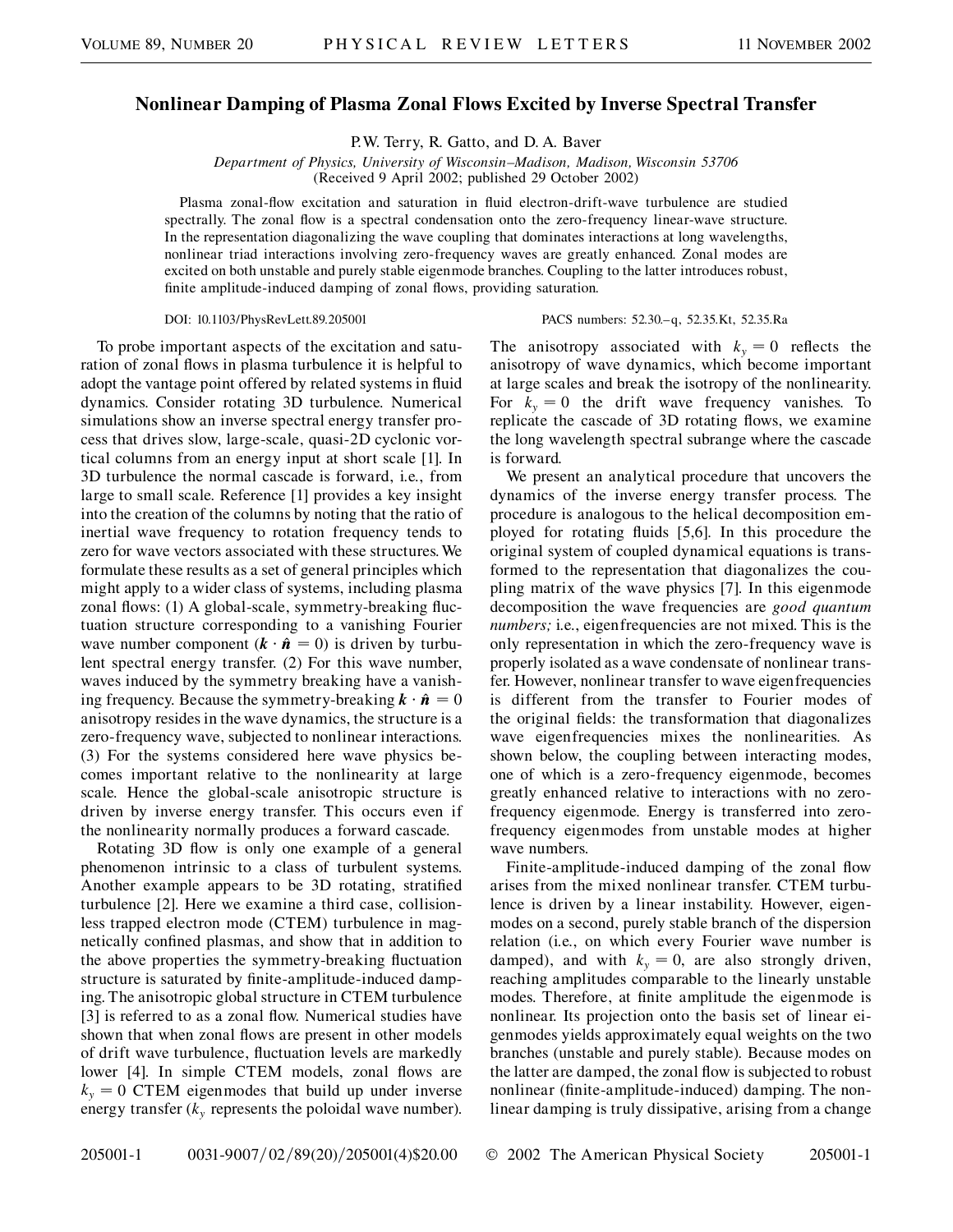in the fluctuation cross phase that governs dissipation. Nonlinear damping is the saturation mechanism of the zonal flow. Spectral transfer on the unstable branch is not available to provide saturation because it excited the zonal flow. For the CTEM model there is no direct damping of zonal flows.

We employ a 2D fluid model for CTEM turbulence [7–10],

$$
\frac{\partial n_k}{\partial t} + \alpha_{11}(k)n_k + \alpha_{12}(k)\phi_k = b_1(k)
$$
  
= 
$$
-\sum_{k'} k' \times z \cdot k \phi_{k'} n_{k-k'},
$$
  
(1)

$$
\frac{\partial \phi_k}{\partial t} + \alpha_{21}(k)n_k + \alpha_{22}(k)\phi_k = 0, \tag{2}
$$

where  $\phi_k$  is the turbulent electrostatic potential at wave vector  $\mathbf{k}$ ,  $n_k = \varepsilon^{-1/2} n_{e_k} + \phi_k$ ,  $n_{e_k}$  is the electron density, consisting of passing and trapped species,  $\varepsilon^{1/2}$  is the electron trapping fraction,  $\alpha_{ij}(k)$  is the matrix of linear coupling coefficients, given below, and  $b_1(k)$  is the  $E \times B$ nonlinearity, or nonlinearity of electron density. This nonlinearity does not conserve enstrophy, and the energy cascade is forward [9]. A second nonlinearity, normally appearing in Eq. (2), is the advection of vorticity by  $E \times B$  flow. This nonlinearity has an inverse energy cascade, and has been set to zero to demonstrate the existence of inverse energy transfer in the presence of a forward cascade. Neglecting the vorticity nonlinearity is a consistent approximation, valid for a spectrum limited to long wavelengths [9]. The linear coupling matrix is

$$
A = \begin{pmatrix} \alpha_{11}(k) & \alpha_{12}(k) \\ \alpha_{21}(k) & \alpha_{22}(k) \end{pmatrix} = \begin{pmatrix} v & i k_y \nu_D \hat{\alpha} + v \\ \frac{-\varepsilon^{1/2} v}{1 + k^2 - \varepsilon^{1/2}} & \frac{i k_y \nu_D \hat{\alpha} + \varepsilon^{1/2} v}{1 + k^2 - \varepsilon^{1/2}} \end{pmatrix},
$$
\n(3)

where  $\nu$  is the rate of pitch angle scattering for electron detrapping,  $v_D = cT_e/eBL_n$  is the diamagnetic drift velocity,  $L_n = (d \ln n_0/dx)^{-1}$  is the density gradient scale length,  $\hat{\alpha} = 1 + (3/2)\eta_e$ ,  $\eta_e$  is the ratio of the density gradient scale length to the temperature gradient scale length, and  $k^2 = k_x^2 + k_y^2$ . Equations (1)–(3) are similar to a model for zonal-flow generation in Rayleigh-Taylor unstable turbulence [11].

The linear coupling matrix elements depend on lower powers of wave number than the nonlinearity. Consequently wave properties govern the structure of the fluctuation spectrum at long wavelengths. Wave frequencies are obtained by linearizing Eqs. (1) and (2) and applying a normal mode analysis. The linear eigenfrequencies, found from solutions of the characteristic equation, are

$$
\omega_1 = \frac{\nu_D k_y (1 - \varepsilon^{1/2} \hat{\alpha})}{(1 + k^2 - \varepsilon^{1/2})} + \frac{i v \varepsilon^{1/2} [\hat{\alpha} (1 + k^2) - 1]}{(1 + k^2 - \varepsilon^{1/2}) (1 - \varepsilon^{1/2} \hat{\alpha})} + O\left(\frac{v^2}{k_y \nu_D}\right),
$$
\n(4)

$$
\omega_2 = \frac{-iv}{(1 - \varepsilon^{1/2} \hat{\alpha})} - \frac{v^2 \varepsilon^{1/2} [\hat{\alpha} (1 + k^2) - 1]}{k_y \nu_D (1 - \varepsilon^{1/2} \hat{\alpha})^3} + O\left(\frac{v^3}{k_y^2 \nu_D^2}\right),\tag{5}
$$

where an expansion in the small collisionality parameter  $v/k_v\nu_D$  has been performed. The frequency  $\omega_1$  belongs to the unstable CTEM eigenmode. This mode is unstable at long wavelengths and stable at short wavelengths if viscous or hyperviscous damping is added. The  $\omega_2$  eigenmode is stable for all wave numbers, and is referred to as the purely stable branch. The expansion of Eqs. (4) and (5) is valid only for modes that are not zonally averaged  $(k_y \neq 0)$ . Zonally averaged modes have  $k_y = 0$ , and are necessarily in the collisional regime, even if all other modes are collisionless. For zonally averaged modes,  $\omega_1 = 0$  and  $\omega_2 = -iv(1 + k_x^2)/(1 + k_x^2 - \varepsilon^{1/2})$ . The eigenmode corresponding to  $\omega_1$  has  $n_k = \phi_k$  for  $k_y = 0$ , making the electron density, *nek*, zero. Consequently, the zonally averaged mode of the unstable  $(\omega_1)$  branch yields the zonal flow when multiplied by  $ik_x$ . The zonally averaged eigenmode of the purely damped branch is  $n_k =$  $\left[1 + i(1 + k_x^2)/\varepsilon^{1/2}\right]\phi_k$ . This eigenmode combines a zonally averaged density with the zonally averaged potential. Note that both zonal mode eigenfrequencies are zero to lowest order in the small collisionality expansion parameter.

We transform Eqs. (1) and (2) to the eigenmode decomposition. The time dependent projection of the  $\phi(\mathbf{x}, t)$  and  $n(x, t)$  onto the eigenmode basis set is

$$
\begin{aligned}\n\binom{n_k(t)}{\phi_k(t)} &= \beta_1(k, t) \binom{R_1(k)}{1} + \beta_2(k, t) \binom{R_2(k)}{1} \\
&= \binom{R_1(k) \quad R_2(k)}{1 \quad 1} \binom{\beta_1(k, t)}{\beta_2(k, t)} \\
&= M \binom{\beta_1(k, t)}{\beta_2(k, t)},\n\end{aligned} \tag{6}
$$

where  $(R_j(k), 1)$  is the eigenvector corresponding to the eigenfrequency  $\omega_i(k)$ , normalized so that its component along  $\phi_k$  is unity, M is the eigenvector matrix, and  $\beta_i(k, t)$  are the nonlinearly evolving projection amplitudes. The function  $R_i(k)$  is obtained by linearizing Eq. (2), replacing  $\partial/\partial t$  with  $-i\omega_j(k)$ , and solving for  $n_k$ , yielding  $R_j(k) = \left[ i\omega_j(k) - \alpha_{22}(k) \right] / \alpha_{21}(k)$ . To obtain the evolution equations for  $\beta_i(k, t)$  we invert Eq. (6), take the time derivative, and substitute Eqs. (1) and (2) for the vector  $(\dot{n}_k, \dot{\phi}_k)$ . Expressing  $n_k$  and  $\dot{\phi}_k$  in terms of  $\beta_1$  and  $\beta_2$  using Eq. (6), we obtain

$$
\begin{aligned}\n\left(\frac{\dot{\beta}_{1}(k,t)}{\dot{\beta}_{2}(k,t)}\right) &= -\ M^{-1}AM\binom{\beta_{1}(k,t)}{\beta_{2}(k,t)} \\
&\quad + \frac{1}{R_{1}-R_{2}}\binom{b_{1}}{-b_{1}}\bigg|_{\substack{n_{k}=R_{1}\beta_{1}+R_{2}\beta_{2} \cdot \gamma_{2} \\ \phi_{k}=\beta_{1}+\beta_{2}}}.\n\end{aligned} \tag{7}
$$

The matrix  $M^{-1}AM$  is diagonal with the eigenfrequencies  $i\omega_1(k)$  and  $i\omega_2(k)$  as diagonal elements. If both nonlinearities were nonzero each equation would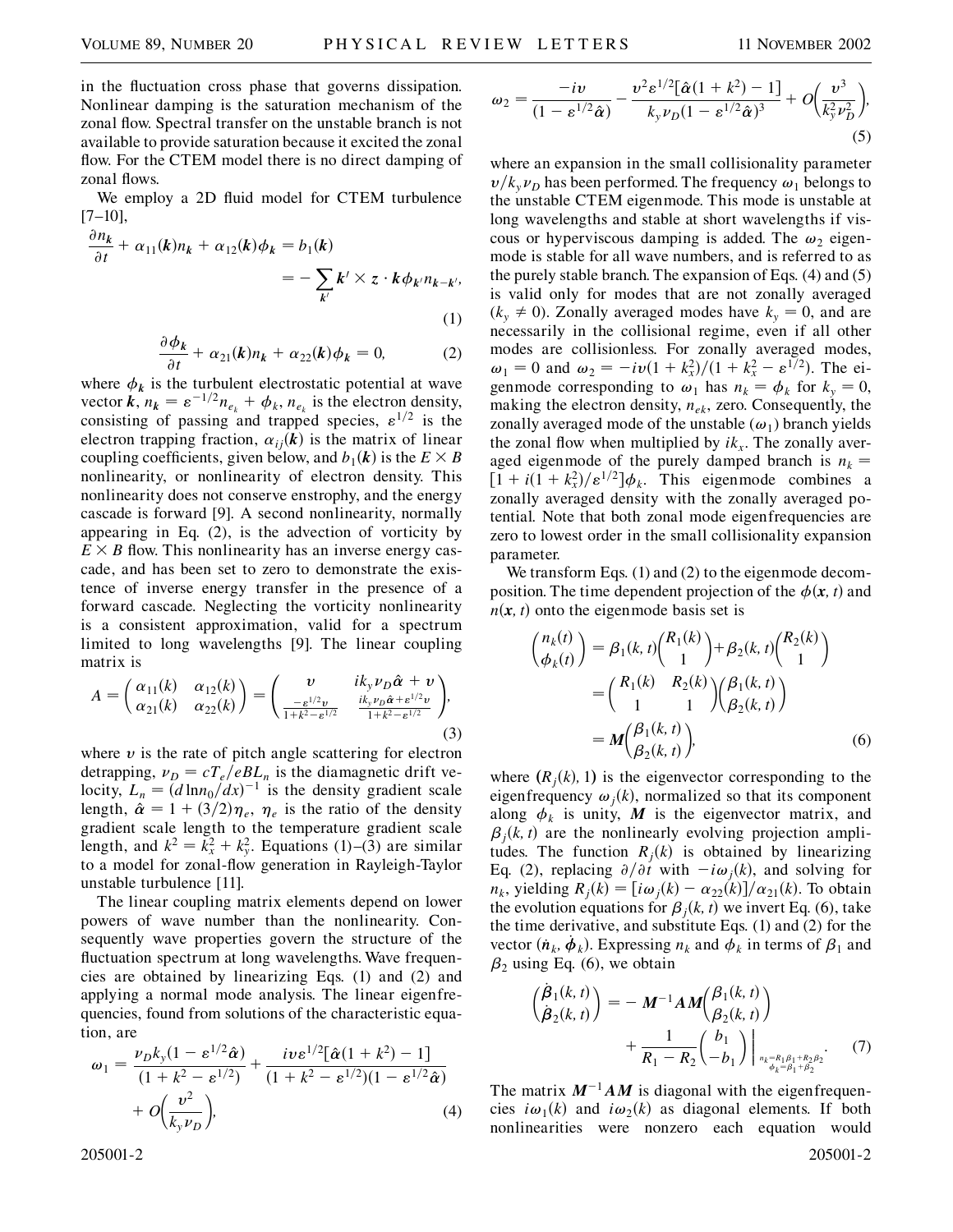evolve under a combination of the nonlinearities. With  $b_2 = 0$ , both equations are driven by  $b_1$ , but with opposite sign.

From these expressions nonlinear coupling to wave eigenmodes is governed by  $(R_1 - R_2)^{-1} = \alpha_{21}/2$  $i(\omega_1 - \omega_2)$ . For coupling to zonal modes,  $\omega_1 - \omega_2$  vanishes to lowest order (i.e., is of order  $v$ ) while for coupling to other modes,  $\omega_1 - \omega_2$  is finite (i.e., of order  $k_v \nu_D \gg v$ ). Consequently, the coupling to zonal modes is greatly enhanced relative to that of other modes. Substituting from Eqs.  $(3)$ – $(5)$ , the coupling strengths are  $(R_1 - R_2)^{-1} = \varepsilon^{1/2}/(1 + k_x^2)$  for zonal modes and

 $(R_1 - R_2)^{-1} = v \varepsilon^{1/2} / i k_y \nu_D (1 - \varepsilon^{1/2} \hat{\alpha})$  for nonzonal modes.

It is straightforward to show that this nonlinear coupling excites the zonal modes. In the linear growth phase of the instability, nonlinear transfer from linearly unstable, nonzonal modes causes linearly stable zonal modes to grow exponentially. Because their drive is nonlinear,  $\beta_2$  (for both zonal and nonzonal wave numbers) and  $\beta_1$  ( $k_y = 0$ ) are smaller. This is the classic situation for parametric excitation. Following the standard procedure, Eq. (7) for  $k_y = 0$  is solved by dropping  $\beta_2$  in the nonlinearity and replacing  $\beta_1$  with its exponentially growing, linear solution, yielding

$$
\beta_j(k,t)|_{k_y=0} \cong (-1)^j \sum_{k'} \left[ \frac{\hat{\alpha} \,\varepsilon^{1/2} k_x' k_y' k_x^2 \beta_1' \beta_1''}{(1+k_x^2)(1-\varepsilon^{1/2} \hat{\alpha})} \frac{\{\exp[-i\omega_1(k')t - i\omega_1(k-k')t]\}}{\{\frac{\nu(1+k_x^2)}{(1+k_x^2-\varepsilon^{1/2})} - i[\omega_1(k') + \omega_1(k-k')] \}} \right] \Big|_{k_y=0},\tag{8}
$$

where  $\beta'_1 = \beta_1(k', t = 0)$  and  $\beta''_1 = \beta_1(k - k', t = 0)$ . The zonal modes grow exponentially under the coupling to modes with growth rates  $-i\omega_1(k')$  and  $-i\omega_1(k-k')$ . Equation (8) has limited validity because it breaks down as the growth of zonal modes brings their amplitudes into approximate parity with the linearly unstable modes. However, it demonstrates that the zonal modes are excited by nonlinear energy transfer from nonzonal modes. Moreover, this excitation applies to both the unstable and purely stable branches of the wave dispersion relation. Because  $k_y = 0$ , zonal modes are driven by an inverse energy transfer process, despite the fact that the electron nonlinearity  $b_1$  drives a forward cascade in nonzonal modes. The excitation of  $\beta_2$  is favored by  $b_1$ , and  $b_1$  is the dominant drive of  $\beta_2$  even when  $b_2 \neq 0$ .

A solution of the steady state amplitudes of all modes in saturation can be obtained by applying the eddy damped quasi-non-Markovian closure to Eq. (7). This closure was carried out and solved in Ref. [10] for nonzonal modes with mean wave number  $k<sup>1</sup>$  in the range of the instability. In the asymptotic collisionless limit  $v/k' \nu_D \ll 1$ , dominant balances among the various terms lead to spectrum-averaged saturation levels whose scalings with respect to the instability parameter  $v/k' \nu_D$  are given by  $|\beta_1|^2 \sim k'^2 \nu_{D}^2$ ,  $|\beta_2|^2 \sim v^2$ , Im $\langle \beta_1 * \beta_2 \rangle \sim v k' \nu_{D}$ , and  $\text{Re}\langle \beta_1 * \beta_2 \rangle \sim v^2$ , for  $v/k_y' \nu_D \ll 1$ . The terms that enter the asymptotic balances reveal the spectral energy transfer processes determining saturation. For unstable modes two processes enter the lowest order balance. These are a classical cascade from unstable modes to stable high *k* modes, all on the  $\beta_1$  branch, and energy transfer from unstable modes on the  $\beta_1$  branch to the damped eigenmodes  $\beta_2(k)$ . The later is mediated by the cross correlation  $\langle \beta_1 * \beta_2 \rangle$ . Nonlinear energy transfer into  $\beta_2$  balances the linear damping, making  $\beta_2$  a sink for energy introduced by the instability.

We extend this analysis to zonal modes. The saturation levels of nonzonal modes given above remain in force. Zonal modes in  $\beta_2$  are linearly damped. For this damping to remain in balance with nonlinear transfer into  $\beta_2$ 205001-3 205001-3

modes from the unstable branch, it is necessary for the levels  $|\beta_2(k_y = 0)|^2$  and  $\text{Re}(\beta_1 * \beta_2)$  to increase relative to their nonzonal counterparts. In the equation for  $|\beta_1(k_y = 0)|^2$ , there is no linear damping or drive. The saturation balance is among nonlinear terms describing transfer into  $|\beta_1(k_y = 0)|^2$  from nonzonal  $\beta_1$  modes, and transfer out of  $|\beta_1(k_y = 0)|^2$  to damped  $\beta_2$  modes. The saturation levels that allow these balances are  $\beta_1(k_y =$  $(0)|^2 \sim k'^2 \nu_D^2$ ,  $|\beta_2(k_y = 0)|^2 \sim k'^2 \nu_D^2$ ,  $\text{Re}\langle \beta_1 * \beta_2 \rangle \sim$  $k^{2} \nu_{D}^{2}$ , and  $\text{Im}\langle\beta_{1} * \beta_{2}\rangle \sim v k' \nu_{D}$ , for  $v/k_{y}' \nu_{D} \ll 1$ . The analysis leading to these conclusions follows by substituting  $k_y = 0$  into the coupling coefficients and nonlinear response times of the closure equations of Ref. [10] [Eqs. (32)–(36)]. Zonal modes on the unstable branch  $[\beta_1(k_y = 0)]$  saturate at the same level as the linearly unstable (nonzonal) modes, even though the zonal modes are marginally stable at infinitesimal amplitude. Zonal modes on the purely stable branch, which are linearly damped at a rate proportional to *v*, also saturate at the same level as the linearly unstable modes. Thus there is a dramatic spike in the  $\beta_2$  spectrum for  $k_y = 0$ . There is a similar feature in the spectrum of electrostatic fluctuations in the TEXT tokamak that has recently been attributed to *stable* geodesic acoustic modes [12]. The latter have also been observed in the DIII-D tokamak [13].

The excitation of the damped eigenmode  $\beta_2$  opens a significant dissipative sink accessible only at finite amplitude. The rate of dissipation associated with this sink, as well as other dissipative processes including the drive of the linear instability, is a finite-amplitude (nonlinear) growth rate given by  $E^{-1} \partial E/\partial t$  [10], where *E* is the energy. The growth rate can be either positive or negative because  $\partial E/\partial t = k_y \nu_D \hat{\alpha} \epsilon^{1/2} \text{Im}\langle n_k^* \phi_k \rangle - v \epsilon^{1/2} |(n_k - \psi_k)|^2$  $\phi_k$ <sup>2</sup> can have either sign. At infinitesimal amplitude with  $\beta_1$  growing and  $\beta_2$  decaying  $(\beta_2 \ll \beta_1), E^{-1} \partial E$  $\partial t$  is the linear growth rate. Instability resides in the first term, and the second is a negative definite damping.When  $\beta_2$  is excited,  $n_k$  and  $\phi_k$  are no longer given by the unstable linear eigenmode; rather  $n_k = R_1\beta_1 + R_2\beta_2$